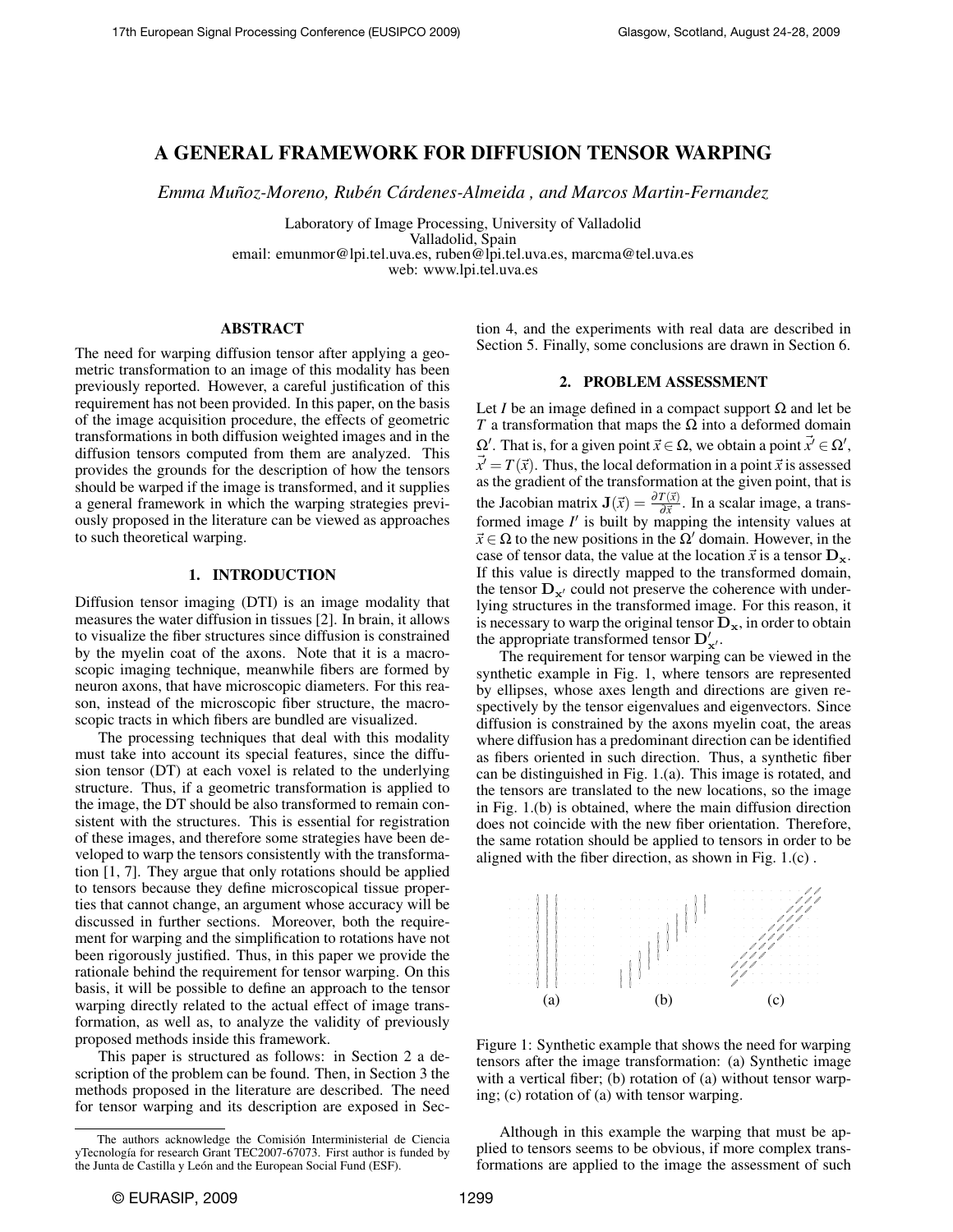|     |  | 0 0 0 0 0 |  |  |     |  | 00000 |  |  |
|-----|--|-----------|--|--|-----|--|-------|--|--|
|     |  | 00000     |  |  |     |  | 00000 |  |  |
|     |  | 0 0 0 0 0 |  |  |     |  | 00000 |  |  |
|     |  | 0 0 0 0 0 |  |  |     |  | 00000 |  |  |
|     |  | 00000     |  |  |     |  | 00000 |  |  |
| (a) |  |           |  |  | (b) |  |       |  |  |

Figure 2: Effect of the direct application of the local deformation matrix: (a) Original isotropic tissue; (b) Warped DT.

warping is not straightforward. The strategies that have been proposed to tackle this problem are detailed in next section.

# 3. BACKGROUND

In general, the methods that compute the warping are based on the local deformation at every voxel, that is given by the Jacobian matrix,  $J(\vec{x})$ , of the transformation at the voxel (the transformation is assumed to be differentiable). Thus, the first and most simple approach to the warping that should be applied to the tensor  $D_x$  is the one mentioned in [5], that computes the warped tensor  $\mathbf{D}'_{\mathbf{x}'}$  at the location  $\vec{x}' = T(\vec{x})$  as:

$$
\mathbf{D}_{\mathbf{x}'}' = \mathbf{J}^T(\vec{x}) \mathbf{D}_{\mathbf{x}} \mathbf{J}(\vec{x}) \tag{1}
$$

According to [5], it is not clear that diffusion tensors deform following this model. The problem is that the shape of the ellipsoids that represent the tensor is not preserved. It is argued that the tensor shape should be preserved, specially in areas of high anisotropy where the fiber tracts are, that is, the deformation should only affect to the directional properties of the diffusion, but not to its size or shape. For this reason, it is proposed to rescale the tensor  $D'_{x'}$  obtained by Eq. (1) to preserve the ellipsoid volume. Another proposal is to normalize the higher eigenvalue, to be the same that in  $D_x$ . This method is analyzed by the example in Fig. 2 where it is shown that it can lead to some situations that does not correspond to the physical interpretation of the data. Fig. 2.(a). represents a tissue area where diffusion is isotropic. Since the diffusion is isotropic and equal in every point of the tissue, the diffusion in the area enclosed by each voxel will be equal in every direction. That is, the measured tensor should be isotropic independently of the measurement frame. Therefore, for any transformation applied to the domain, DT should preserve its shape. If the local deformation is applied to the tensors to warp them<sup>1</sup>, we obtain anisotropic tensors as the shown in Fig. 2.(b), what is not coherent with the underlying tissue, where diffusion is isotropic. Even though the tensor was rescaled to preserve the volume or the higher eigenvalue of the original data, the warped tensors would be anisotropic. Therefore, the direct application of the local deformation tensor provides a warped DT that is not realistic. Actually, the authors in [5] state that more research is required to clarify how the tensor should be transformed.

Other research line is based on the assumption that only rotations should be applied to the tensors, and the rotation component of  $J(\vec{x})$  is searched. Once the rotation matrix R is obtained, the warped tensor is computed as:

$$
\mathbf{D}_{\mathbf{x}'}' = \mathbf{R}^T \mathbf{D}_{\mathbf{x}} \mathbf{R} \tag{2}
$$

Two methods are proposed in [1] in order to find the rotation matrix: Finite strain (FS), and preservation of principal direction (PPD). The former is based on the polar decomposition theorem, that states that for any non-singular square matrix there are unique symmetric positive definite matrices P and Q and a unique orthonormal matrix R that satisfy that:

$$
\mathbf{J} = \mathbf{RP} = \mathbf{QR}.\tag{3}
$$

Thus, the FS computes the rigid rotation component  **of the** transformation as follows:

$$
\mathbf{R} = \mathbf{J}(\mathbf{J}^T \mathbf{J})^{-\frac{1}{2}} \tag{4}
$$

In [4], a different but equivalent way to compute the rotation matrix is provided. It is based on the singular value decomposition (SVD) of  $J = U\Sigma V^T$ . Both matrices U and V are orthonormal and  $\Sigma$  is a diagonal matrix whose elements are the scale factor in each direction. Thus, the scaling is ignored, and the rotation matrix is computed as  $\mathbf{R} = \mathbf{U}\mathbf{V}^T$ . The equivalence between these two rotation matrices is easy to prove if J is replaced by its SVD decomposition in Eq. (4).

FS ignores the deformation component, also related to rotational effects that depends on the original data orientation. This effect is addressed by PPD [1] as follows: First, a rotation matrix  $\mathbf{R}_1$  is obtained as the one that maps the first eigenvector,  $\vec{e}_1$ , into the unitary vector in the direction given by  $J\vec{e}_1$ . Then, a matrix  $\mathbf{R}_2$  is obtained as the one that maps the second eigenvector,  $\vec{e}_2$ , into the unitary vector in the direction of the projection of the vector given by  $J\vec{e}_2$  in the plane perpendicular to  $J\vec{e_1}$ . Finally, the matrix that should be applied to the tensor is computed according to  $\mathbf{R} = \mathbf{R}_2 \mathbf{R}_1$ .

Both methods in [1] consider that only rotations can be applied to tensors. This simplification is justified saying that size and shape of the DTs reflects microstructural properties of the tissue, that cannot be changed. However, this statement is not completely true. It is true that the microstructural properties of the tissue must not change. However, the DT is a macrostructural measure of the properties of this tissue. Each voxel could contain various tissue kinds that contribute to the global diffusion measure. Since the underlying region comprised by the voxel can change due to the transformation, the diffusion tensor at the voxel can change both in shape and size. This can be better understood by the example in Fig. 3.

The four images in Fig. 3 simulate acquisitions of the same region with different voxel size. Two tissues can be distinguished: the background, where diffusion is small and isotropic; and the fibers, where the diffusion is higher in the major eigenvector direction, so the ellipses approach lines in this direction. In Fig. 3.(a), five fibers can be clearly identified, whereas in Fig. 3.(d), only two of these fibers (the two broadest fibers) are so clearly distinguished. Since the voxel size is higher, each DT represents the diffusion in a wider area, that includes both background points and fiber. The contribution of the anisotropic diffusion to the measure is decreasing as the voxel area comprises more isotropic tissue. For this reason the fibers are *dispelled* into the isotropic tissue as the voxel size is getting larger. In conclusion, since the DT is a macroscopic measure of the microscopic tissue properties, DT size or shape changes may occur due to the acquisition procedures. The DT that is measured is not a microscopic tissue property, and for this reason, the two previous methods are based on a questionable assumption. In this

<sup>&</sup>lt;sup>1</sup>For this example, a random local deformation matrix has been generated:  $J = \begin{pmatrix} 0.9 & 0.1 \\ 0.2 & 0.8 \end{pmatrix}$ 0.2 0.8  $\setminus$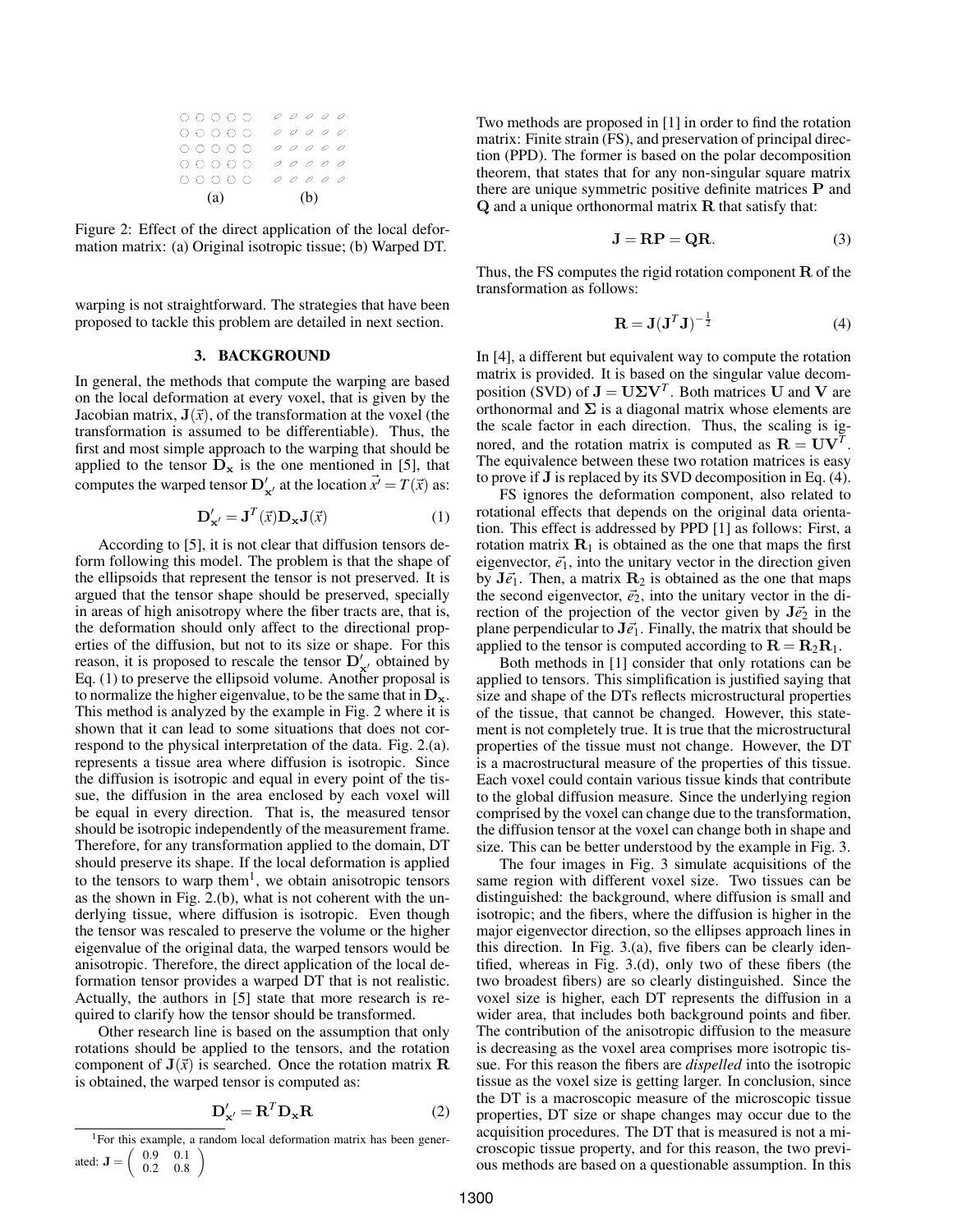

Figure 3: Acquisition of the same tissue area with different voxel size: (a) 0.01  $mm^2$ ; (b) 0.09  $mm^2$ ; (c) 0.225  $mm^2$ ; (d)  $0.36$   $mm^2$ 

paper these methods are analyzed and grounded on physical principles to validate its performance.

Other more complex approach is proposed in [7]: major eigenvector is viewed as a random sample of the true fiber direction and the rotation matrix is computed by Procrustean estimation. Again, the method is also grounded on the same assumption about the preservation of size and shape.

## 4. DIFFUSION TENSOR WARPING

In this section, the basis of DTI acquisition and tensor computation are described to understand how the DT at each voxel is related to the underlying structures. Taken this issue in mind, we can assess how the tensors should be warped.

# 4.1 DTI Acquisition and Computation

DTIs are computed from a set of diffusion weighted magnetic resonance images (DWIs), that are acquired by means of a gradient pulse in a given direction  $\vec{g}$ , and measure the diffusion in such direction. A conventional MRI without diffusion weighting, the baseline image, is also required to compute the tensor. Each of the DWIs are related to the baseline by means of the Stejskal-Tanner equation [6]:

$$
S_i = S_0 e^{-b\vec{g}_i^T \mathbf{D} \vec{g}_i}, \ \ i = 1, ..., N \tag{5}
$$

where  $S_i$  stands for the DWI acquired by means of the pulse gradient in the direction given by the unitary vector  $\vec{g}_i$ ,  $S_0$ represents the baseline image, and *b* is a parameter related to the sequence applied to measure the diffusion. Since  $D$  is described by a symmetric  $3 \times 3$  matrix, six matrix components must be computed, so at least six different DWI are required.

The intensity value of  $S_i$  is related to the quantity of diffusion in the direction given by  $\vec{g}_i$ . This vector is defined by its coordinates with respect to a reference framework. If this framework changes, due, for instance, to a geometric transformation, the vector should be expressed with respect to the new framework. Next, we show how the gradient directions should be changed to correctly estimate the tensors from the transformed DWIs. For the sake of simplicity, we firstly analyze the case of a rigid rotation, and then the effect of higher degree of freedom transformations.

#### 4.2 Rotation

Let suppose that the coordinate system in which the images (both DWIs,  $S_i$ , and baselines) are defined is changed by a rotation matrix R. The tensor should be therefore estimated from the set of rotated images. To correctly estimate the tensor components, the gradients in Eq. (5) must be expressed in the same reference framework than the diffusion images.

The value of intensity at the voxels of the transformed images,  $S_{R_i}$  is related with the diffusion in the direction given by the gradients in the new reference frame, that are computed as  $\vec{h}_i = \mathbf{R}\vec{g}_i$ . Thus, it is possible to find the relationship between the tensors  $D_x$  computed from the original dataset, and  $D'_{x'}$  computed in the rotated domain. Let us consider a voxel  $\vec{x}$ , whose original intensity values are  $S_i(\vec{x}), i = 0, ..., N$ , where  $N$  is the number of acquired diffusion images. After rotation, these values will be located at a position  $\vec{x}' = \mathbf{R}\vec{x}$ , that is,  $S_{R_i}(\vec{x}') = S_i(\vec{x})$ . To compute the DT at  $\vec{x}'$ , we evaluate Eq. (5) in  $\vec{x}$  and substitute the original gradient by  $\vec{h}_i$ :

$$
S_{R_i}(\vec{x'}) = S_{R_0}(\vec{x'})e^{-b\vec{h_i}^T \mathbf{D}'_{\mathbf{x}'} \vec{h_i}}
$$
(6)

$$
S_{R_i}(\vec{x'}) = S_{R_0}(\vec{x'})e^{-b\vec{g}_i^T R^T \mathbf{D}'_{\mathbf{x'}} R \vec{g}_i}
$$
(7)

On the other hand, the tensor computed in the original domain at  $\vec{x}$  is obtained by evaluating Eq. (5) at this point:

$$
S_i(\vec{x}) = S_0(\vec{x})e^{-b\vec{g}_i^T \mathbf{D}_{\mathbf{x}} \vec{g}_i}
$$
 (8)

Since  $S_{R_i}(\vec{x}') = S_i(\vec{x})$ , the right terms in both previous equations can be equated. Simplifying the common terms in the resulting equation, and taking logarithms, the relation between the DT at the position  $\vec{x}$  in the original image, and the warped tensor at the transformed location  $\vec{x}$  is obtained:

$$
\mathbf{R}^T \mathbf{D}_{\mathbf{x}'}' \mathbf{R} = \mathbf{D}_{\mathbf{x}} \tag{9}
$$

$$
\mathbf{D}'_{\mathbf{x}'} = \mathbf{R} \mathbf{D}_{\mathbf{x}} \mathbf{R}^T
$$
 (10)

Therefore, after applying a rotation to the image, the same rotation should be applied to the tensors, in order to preserve the information provided by the images. This agrees with the intuitive approach previously mentioned.

#### 4.3 Elastic Transformations

If a more complex transformation has been applied to the image, the change in the gradient direction will be different at each voxel, depending on the local deformation  $J(\vec{x})$ . If this matrix is applied to the unitary gradient vector  $\vec{g}_i$ , we will obtain a vector  $\vec{h}_i = \mathbf{J}\vec{g}_i$ . Let note that, if **J** is not an orthonormal matrix,  $\vec{h}_i$  is not unitary. For this reason, normalization is required in order to obtain the unitary vector in the transformed gradient direction, that would be given by:

$$
\vec{h}_i(x) = \frac{\mathbf{J}(x)\vec{g}_i}{||\mathbf{J}(x)\vec{g}_i||}, i = 1, ..., N,
$$
 (11)

where *N* is the number of gradients. Note that, due to the shear effect that may appear in the deformation, the orientation of  $\vec{h}_i$  depends on the original direction  $\vec{g}_i$ . For this reason, it is not possible to obtain a unique rotation matrix for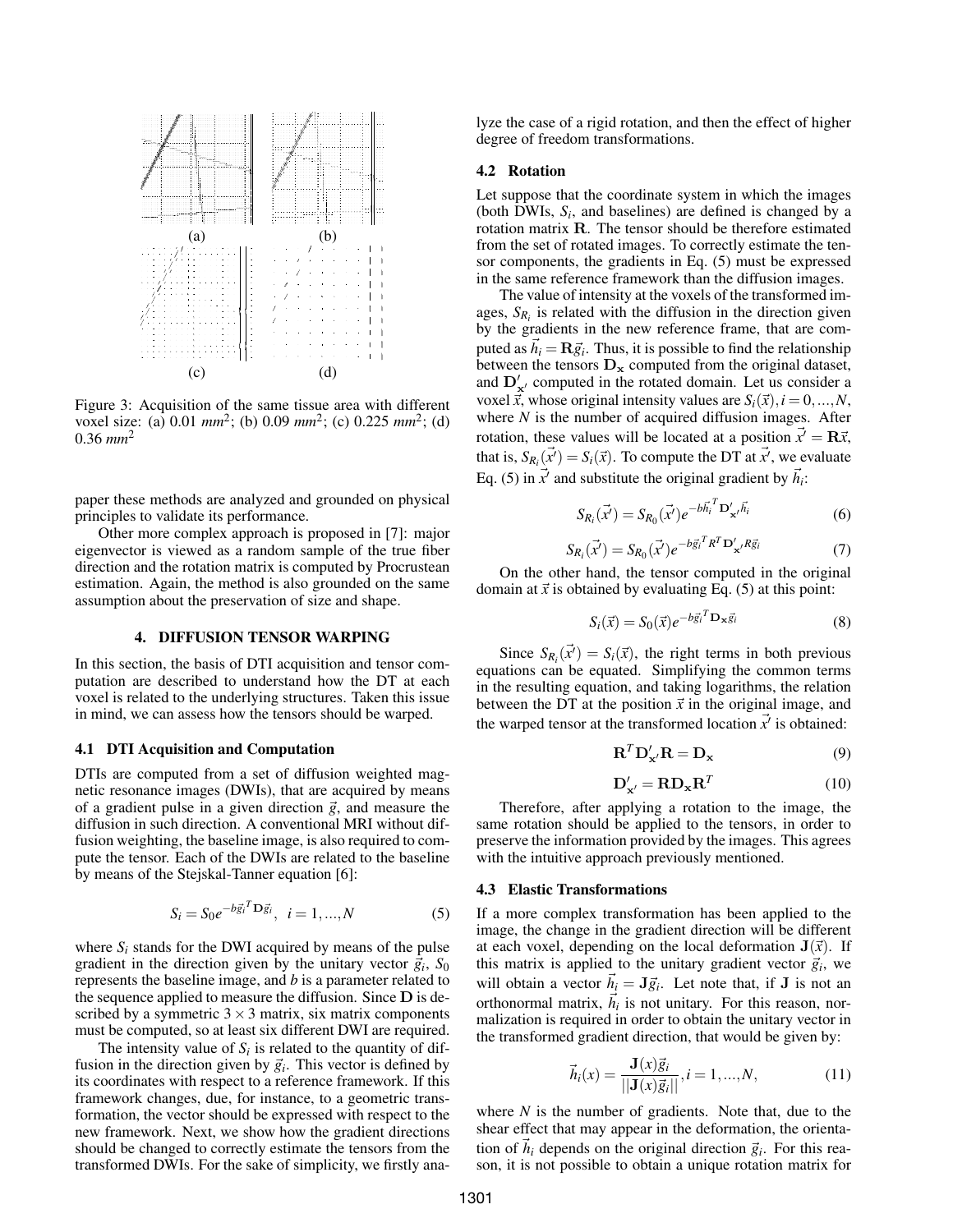every gradient, but a different rotation is applied to each of them. According to the polar decomposition theorem, every non-singular matrix can be decomposed into a rigid rotation R and a strain component U. The reorientation effect of the pure rotation matrix is independent of the original vector direction, but the rotational effect of the strain component depends on the original gradient direction. Therefore, to obtain an expression similar to Eq. (9) the strain component should be ignored so only the rigid rotation component would be applied. This will lead directly to the definition of the FS previously described. That is, the FS method simplifies the real warping by discarding the deformation component.

Eq. (11) shows that the non rigid transformation causes a warping of the tensor that is more complex than rotation. Therefore, the assumption that only allows tensor rotations is a simplification of the real case, and the proposed algorithms for tensor reorientation do not represent the real tensor warping, since they do not allow changes of shape or size. Thus, to correctly warp the tensors, the DWI should be warped and then the tensor should be recomputed with the reoriented gradient directions. We denote such method as gradient warping (GW). However, this procedure may be costly, and some problems may appear if transformation with a high deformation component is applied to the gradients. To estimate the tensor, it is advisable that gradient directions were equally distributed in the space. However, since a different rotation is applied to every gradient, the resulting gradients may be separated by a small angle, what may lead to problems in tensor estimation, such as negative tensor eigenvalues, what is not realistic. As show in Section 5, this problem may be negligible in real registration problems, since transformations are smooth enough. Nevertheless this problem involves that a general method cannot be described without taking into account the conditions required to correctly estimate the tensor. Moreover, this method may be computationally costly and for this reason, it can be simplified to perform in registration algorithms. Next we show that such simplifications will lead to the known reorientation strategies.

#### 4.4 DT Warping Simplifications

In previous subsection, it was deduced that a closed expression for tensor warping can be obtained from the Stejskal-Tanner equation to describe the effect on tensors of image rigid rotation. However, this expression cannot be obtained if other kind of transformations are applied, unless their deformation component is ignored, which lead to the definition of the FS strategy, as shown in Subsection 4.3.

This can also be analyzed as a Procrustean problem. To preserve the norm of the transformed vectors, the matrix that multiply them must be orthonormal. The search for the orthonormal matrix that better approach a given matrix J is a Procrustean problem, whose solution is given by  $\mathbf{R} = \mathbf{U}\mathbf{V}^T$ , where  $U$  and  $V$  are the matrices obtained by SVD of  $J$ , what coincides with the computation of the rotation matrix described in [4], that is itself equivalent to the FS approach.

Therefore, FS is a simplification that ignores the rotational effect due to the strain component of the transformation. The PPD strategy [1] was proposed to consider the reorientation due to this component, that depends on the original orientation of the data. Again, it is a simplification of the real warping, since it only allows tensor rotations. It approximates better the shear effect, but it still ignores the possible



Figure 4: (a) Target image and (b) Source image between which registration is performed.

changes in shape and size that can appear. The simplifications that lead to this method are detailed just below.

As aforementioned, a problem appears if high shears are applied to DTs, because it may lead to undesired situations where gradients are not separated enough to obtain realistic DT. To avoid it, the angle among gradients should be preserved, which means that the same rotation should be applied to every gradient. Note that it is a simplification to avoid problems in DT estimation. Since shear involves a rotation that depends on the original direction, if only a rotation is chosen, it should rotate correctly unless the most meaningful diffusion direction. In the domain of DWIs, the most important direction is the one in which  $S_i$  is minimum and the diffusion is maximum. However, more information may be obtained from DT because it integrates the information of the DWIs and describes diffusion in every direction. Thus, diffusion is maximum along the direction given by the main eigenvector,  $\vec{e}_1$  and therefore, shear should be applied to this direction. To include the shear in other directions, another rotation matrix could be computed, as long as it did not affect the already rotated main eigenvector,  $\vec{e_1}'$  and reorient the second eigenvector  $\vec{e}_2$  in the direction that better approaches the direction  $\vec{e}_2$ <sup>'</sup> resulting of the application of **J**. Such direction is given by the projection of the  $\vec{e_2}$  on the plane orthogonal to  $\vec{e}_1$ <sup>'</sup>. If this were applied over the gradients, it could be applied only to orthogonal directions, since in other case it would not be possible to find a rotation matrix that does not change the rotated gradient corresponding to the minimum  $S_i$  preserving the angle between gradients. For this reason, it is simpler to compute the rotation over the DT instead of the gradients, what lead to the definition of the PPD algorithm.

#### 5. EXPERIMENTS

As shown in previous sections, the FS and PPD strategies for tensor reorientation are simplifications of the warping that should be applied to the tensors. Now, the effect of such simplifications in the performance of registration is analyzed, as well as, the feasibility of the use of GW in a real case.

To avoid assumptions about tensor warping model, synthetic data have not been considered, since the transformation of the tensors should be described according to a theoretical model, what could bias the conclusions. Therefore, real data acquired by a GE 1.5T scanner, with 15 diffusing directions and  $b = 1000$  have been used in the experiments. Volumes where the brain orientation is noticeably different, as shown in Fig. 4 have been chosen to better analyze the effect of warping after registration.

Registration is carried out by a block matching algo-